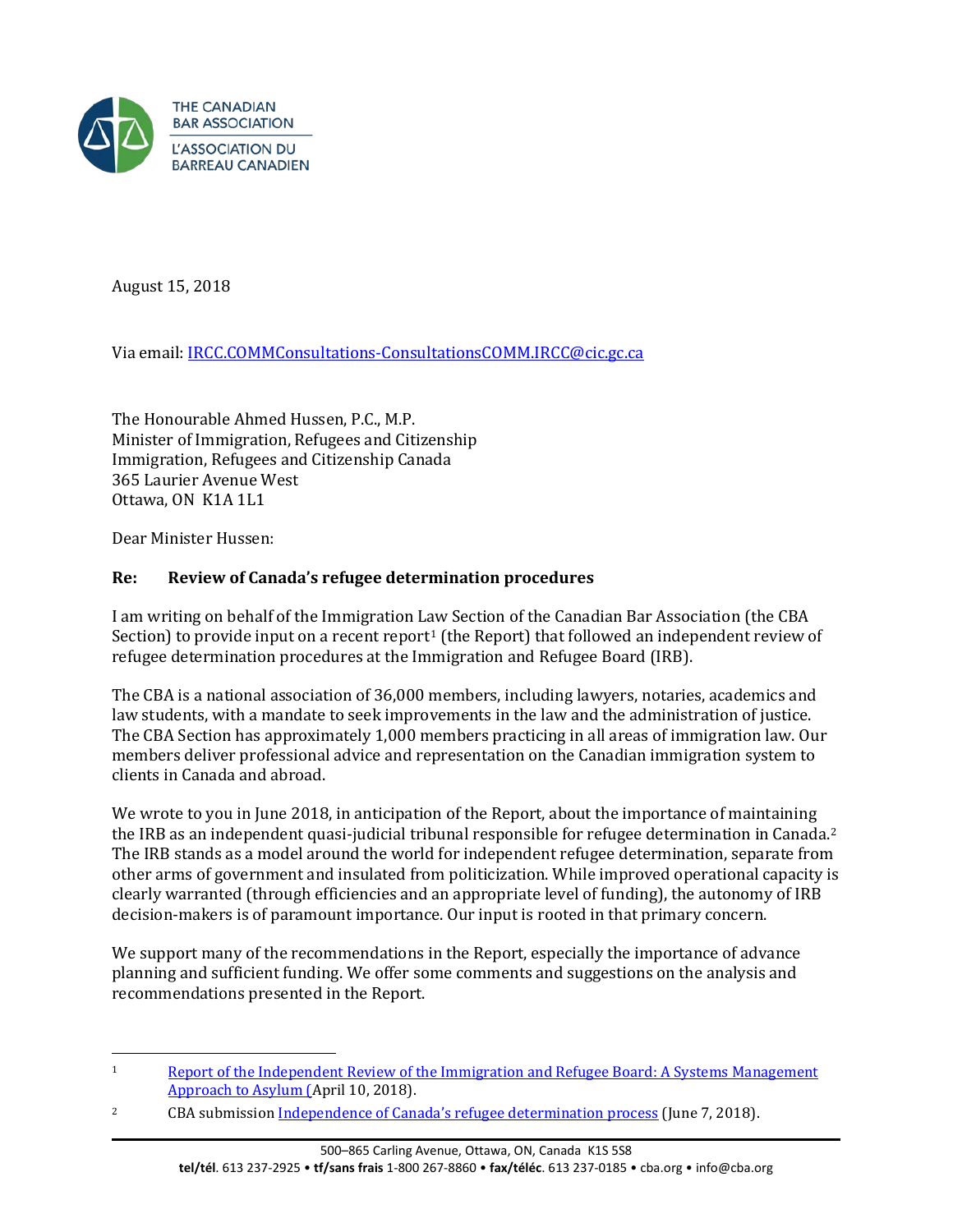## **No need for a new agency**

We support proposals that improve operational coordination in refugee determination, while maintaining independence in decision-making.

The Report proposes (at its most minimally-invasive) the creation of an Asylum System Management Board at the Deputy Minister level to recommend an annual plan for the asylum system to the Minister of Immigration, Refugees and Citizenship, including:

- setting out processing priorities;
- confirming forecasts;
- establishing operational performance targets;
- setting resource allocations in a comprehensive budget plan;
- setting quality assurance objectives;
- establishing an information technology and [s](#page-1-0)ystem investment/innovation plan; and,
- $\bullet$  establishing a results reporting framework.<sup>3</sup>

Creating a new agency, in which the IRB would have only one vote, would bring the refugee determination process under further government control, undermining the independence of IRB decision-making. The IRB is currently responsible for its own operational planning. A new agency would add new layers of bureaucracy without addressing the core barrier to improving operational functionality: underfunding and understaffing of the institutions that support the refugee determination process, including the IRB, in the context of fluctuating numbers of arrivals. A new agency would also further expend valuable, and already scarce, resources.

The Report goals of "fast, fair and final"<sup>[4](#page-1-1)</sup> are better achieved in the current IRB structure, without adding another layer of management. Although the proposed changes purport to be at a case management level only, without the intent to interfere in independent decision-making, there is an inherent tension between "fast" and "fair". Putting the IRB under the supervision of an administrative task-master risks elevating efficiency over thorough and thoughtful decisionmaking.

We agree that advance planning is essential, and we support efforts to better forecast the needs of our asylum system. However, the IRB is best placed to assess its own operational needs (including funding, staffing and process improvements). Many positive steps have already been taken to expedite hearings on meritorious cases. We recommend leaving advance planning in the IRB's hands.

## **Expedited hearings**

We support the expanded use of paper-based hearings only in the narrow circumstances of strong, well-documented claims, or for *prima facie* refugees, where an experienced IRB member determines in an early review that a positive determination is likely. It is important that oral hearings continue to be required where a positive determination is unlikely, with full written reasons when a negative determination is made.

 $\overline{a}$ 

<span id="page-1-0"></span><sup>3</sup> Report, *supra* 1, p. 50.

<span id="page-1-1"></span><sup>4</sup> Report, *supra* 1, p. 24.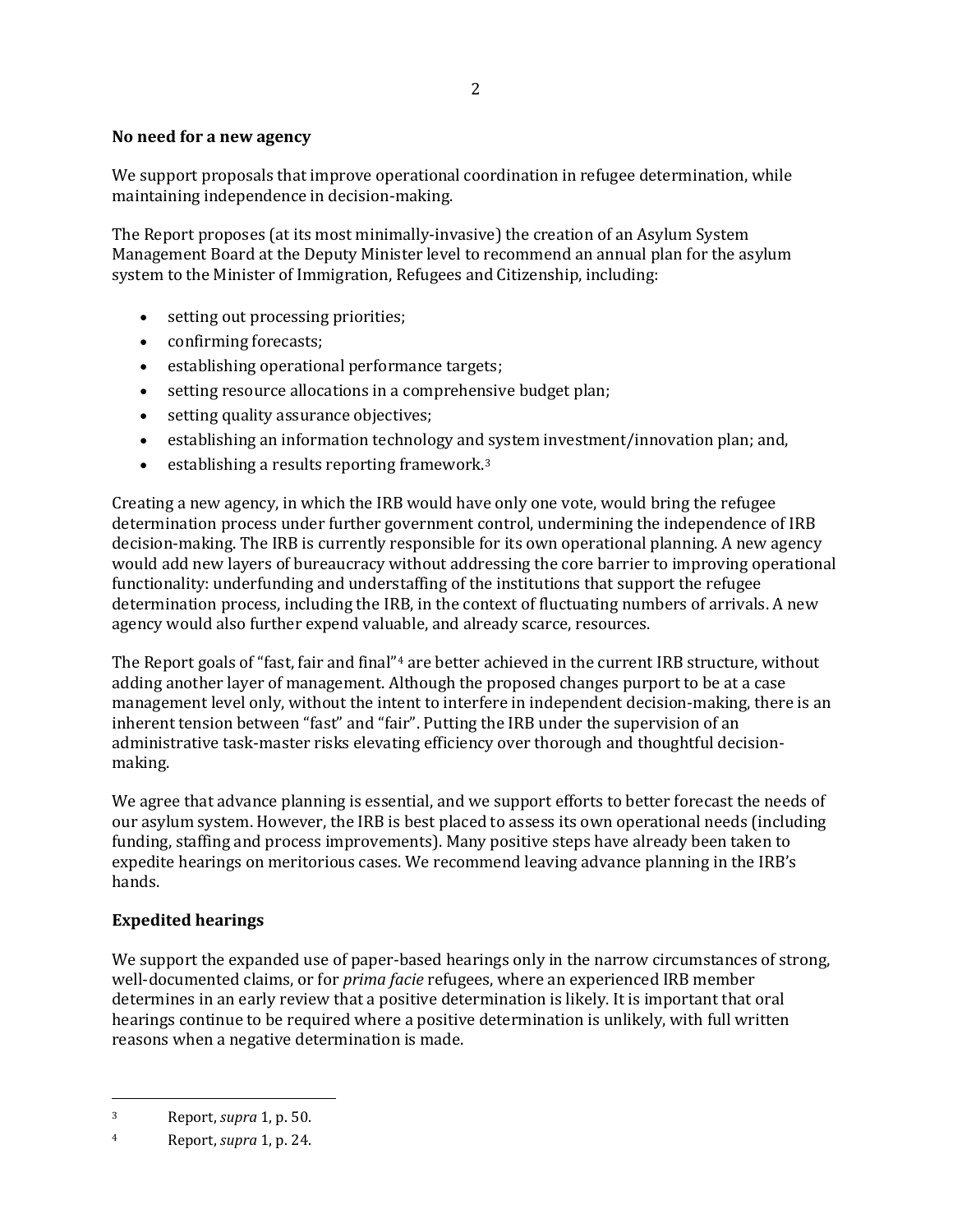To further expedite the resolution of claims, we encourage increased front-end screening of claims by IRB members, who can apply their experience to narrow the issues and stream toward early resolution in appropriate cases. We also support greater involvement of Immigration, Refugees and Citizenship Canada (IRCC)/Canada Border Services Agency (CBSA) hearings officers in the refugee determination process at an early pre-hearing stage, to facilitate faster decision-making in straightforward cases. At the Immigration Appeal Division, hearings officers play a meaningful role in early review and alternative dispute resolution, leading to more efficient and timely resolution of cases, often without the need for a full hearing.

Lastly, in cases of women fleeing sexual or domestic violence, and others especially affected by trauma, the type and timing of the hearing is essential to ensuring a fair process. It is critical that the tribunal apply gender persecution guidelines and be trained in taking a trauma-informed approach. Rather than expediting, the tribunal may need to pause the proceedings to allow claimants to obtain counselling, after which a paper hearing can be considered. Additional accommodations, such as allowing a support person to attend the oral hearing, might also be warranted[.5](#page-2-0)

# **Role of legal counsel and legal aid**

Canada's immigration legislation permits refugee [c](#page-2-1)laimants to be represented by legal counsel in proceedings before the IRB at their own expense.6 The Report acknowledges the important role that lawyers play in the refugee system.[7](#page-2-2)

Political and climatic instability has intensified globally, contributing to an unprecedented 65 million forcibly displaced persons, and dramatically altering the context in which refugee and immigration legal services are provided in Canada. Refugee claims have recently increased dramatically, along with demand for legal services and, in turn, legal aid funding.

Legal aid funding [ha](#page-2-3)s not kept pace, compromising access to legal services for many vulnerable refugee claimants.8 Access to justice is a foundational component of the rule of law for all members of our society, including refugees and immigrants. Refugee claimants in Canada should receive the same benefit of legal assistance as Canadian citizens and permanent residents.

Refugees comprise a truly marginalized group in Canada. In addition to typical challenges faced by newcomers (financial, housing, employment), they often suffer burdens of language and educational barriers, limited support networks, limited knowledge of Canadian laws, and posttraumatic stress disorder. It is unrealistic to expect refugees to navigate the immigration and refugee system without the assistance of a lawyer. Reduction in legal aid funding leads to an increase in self -represented refugees and negatively impacts the refugee process, not only by lengthier hearings and delays but by an unjust disparity in the resolution of cases. Studies have shown that refugee claimants represe[nt](#page-2-4)ed by a lawyer have a 230% greater chance of success compared to unrepresented claimants.9

<span id="page-2-0"></span> $\overline{a}$ 5 See CBA submission [IRB Appointments, Training and Complaints Processes](https://www.cba.org/CMSPages/GetFile.aspx?guid=6bf10a89-db81-40f4-ab3d-a41d78fe1245) (May 18, 2018).

<span id="page-2-1"></span><sup>&</sup>lt;sup>6</sup> [Immigration and Refugee Protection Act,](http://laws-lois.justice.gc.ca/eng/acts/I-2.5/) S.C. 2001 c. 27, section 167.

<span id="page-2-2"></span><sup>7</sup> Report, *supra* 1, p.96.

<span id="page-2-3"></span><sup>8</sup> See CBA resolution [16-05-A,](https://www.cba.org/getattachment/Our-Work/Resolutions/Resolutions/2016/Legal-Aid-Benchmarks/16-05-A-ct.pdf) endorsing national legal aid benchmarks.

<span id="page-2-4"></span><sup>9</sup> See CBA submission, [Immigration and Refugee Legal Aid Services \(](https://www.cba.org/CMSPages/GetFile.aspx?guid=eeea0bb9-2f10-46bc-8a7a-81626d2baec4)October 2, 2017).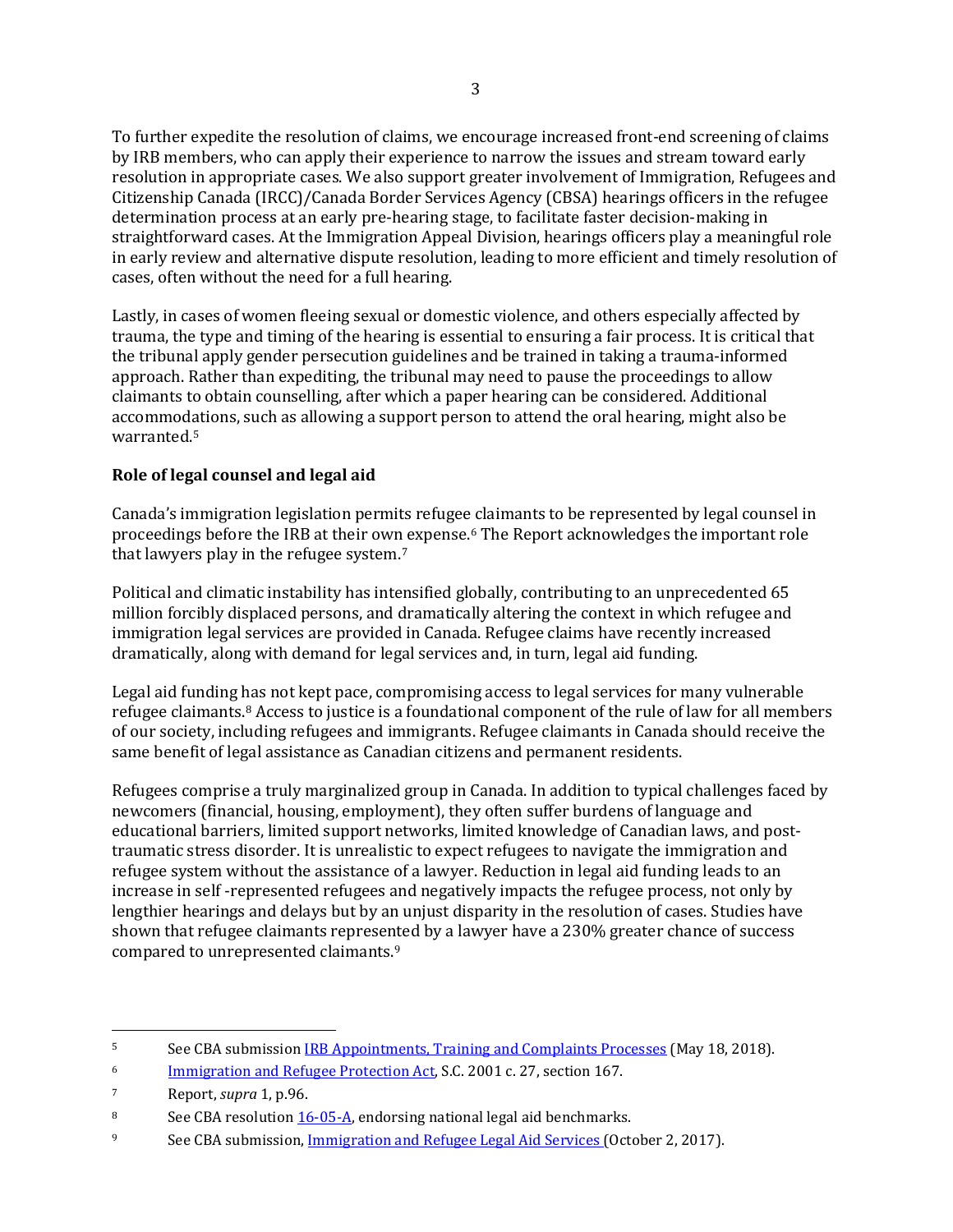We offer a few suggestions to address this issue:

- 1. Safeguard federally-funded legal aid in any changes to the refugee process.
- 2. Consult the legal community on reforms to the refugee process.
- 3. Implement mechanisms to streamline the process (for example by eliminating restrictive timelines for hearings which contribute to wasteful hearing postponements based on availability of counsel).
- 4. Help claimants in their search for qualified legal aid counsel.<sup>[10](#page-3-0)</sup>
- 5. Hire duty counsel where claimants cannot afford their own counsel and legal aid funding is unavailable.
- 6. Offer immediate eligibility for work permits to decrease reliance on legal aid.

We applaud recent efforts by IRCC to decrease the processing time for refugee work permits from three months to three weeks, and suggest a further step – issuing a work permit at the eligibility interview, without requiring another application. The second application takes time, is a substantial effort for a person who may not speak English or French or have any formal education, and imposes an unnecessary burden on IRCC to process formal applications where the permit is virtually guaranteed. Further, many applications are returned unprocessed because the claimant has missed a signature or a field on the form, necessitating yet another application.

## **Consider impact of IRB vacancies**

Many operational inefficiencies identified in the Report can be attributed to the high number of vacancies on both the IRB Refugee Protection Division (RPD) and the Refugee Appeal Division (RAD), resulting in excessive delays and hardship for those awaiting decisions.

The CBA Section recently made recommendations to the House of Commons Committee on Citizenship and Immigration<sup>[11](#page-3-1)</sup> to relieve the detrimental effects of the vacancies, including:

- 1. implementing a transparent, systematic and merit-based appointment process, with a majority of IRB members who are experienced lawyers, with the associated ethical obligations; and
- 2. moving quickly from candidate approval to appointment, offering a right of renewal (subject to performance review), and lengthening the term.

## **Adopt new technologies**

We offer a number of suggestions for improving efficiency through enhanced use of technology.

#### **Make better use of e-post Connect**

While the IRB uses an online option, e-post Connect, to share documents, the RPD does not use the system to communicate with counsel or claimants. Nor can e-post Connect be used to provide documents to the Minister. It is limited to submitting documents under the RPD Rules. A more comprehensive method of communication and filing would increase efficiency, as discussed further below.

 $\overline{a}$ 

<span id="page-3-0"></span><sup>&</sup>lt;sup>10</sup> For example, by use of the CBA's  $\frac{Find-a-Lawyer}{CBA}$  tool.

<span id="page-3-1"></span><sup>11</sup> CBA submission, *supra* 5.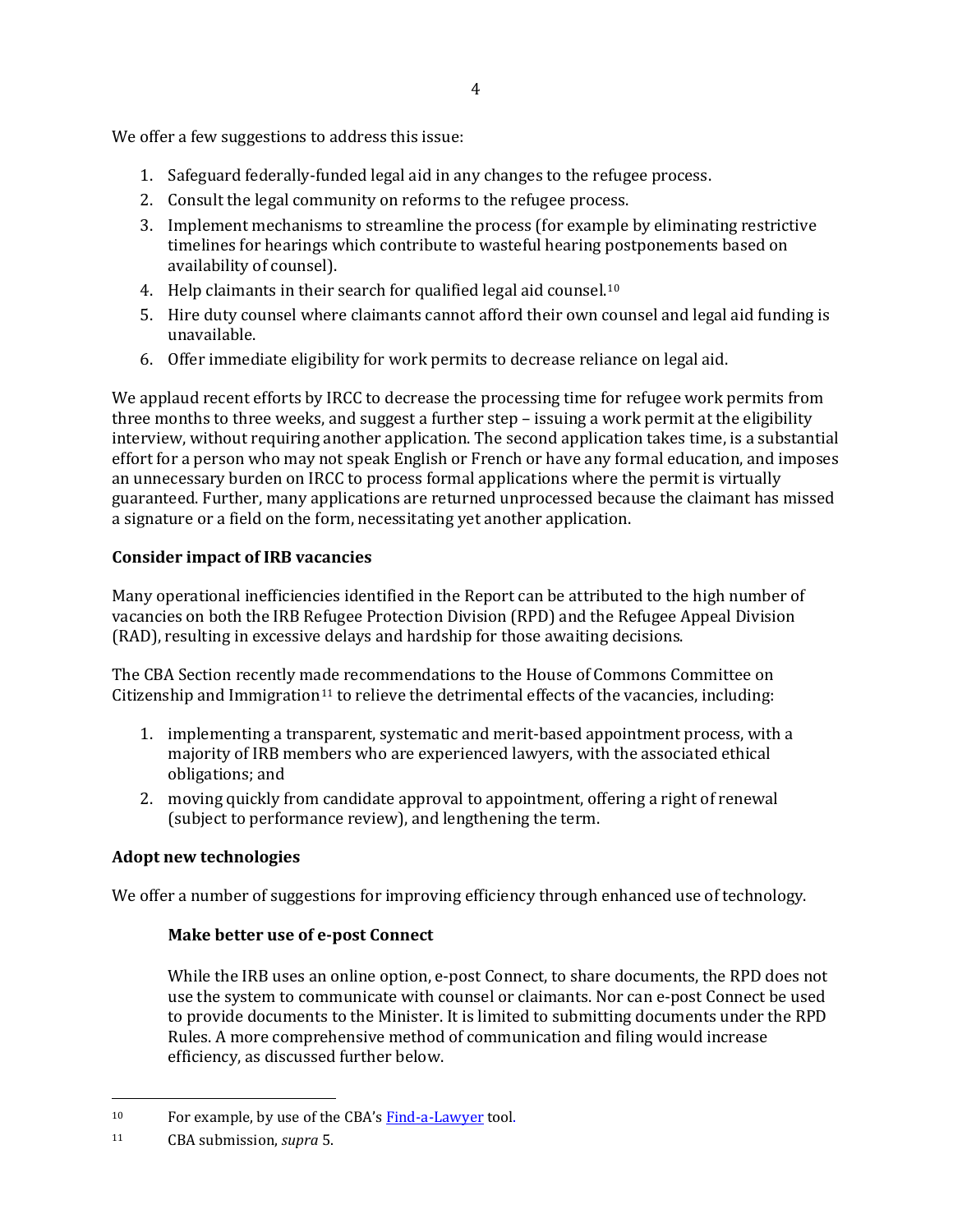## **Create pdf of national documentation packages**

National Documentation Packages (NDP) should be made available as a consolidated PDF with tabs, to better facilitate printing and use. The PDF should also enable optical character recognition, making the content of the NDP searchable.

### **Correspond with counsel by email**

The IRB does not use email to correspond with counsel. Given the widespread acceptance of email by businesses, governments and other non-governmental organizations, the RPD's practice is anomalous, slows the process considerably, and impedes producing a consolidated record of communications.

## **Develop a portal for case management, e-filing, and communication**

While the IRB has taken some steps to modernize (e.g. teleconferencing since the mid-1990s, e-post Connect), it has not fully embraced opportunities for technological advancement. We suggested a few interim steps above, but recommend a more comprehensive approach longer term.

Digital documentation, shared databases, cloud-based services, scheduling apps and web portals have helped str[ea](#page-4-0)mline processes in notoriously complex sectors, such as banking, insurance and taxation.12 There are many opportunities for process streamlining at the IRB.

For example, a web portal could compile and organize correspondence, document disclosure, deadlines and notices, and make it accessible to the IRB and all parties via a user-friendly dashboard.

This consolidation could improve process efficiency in a number of ways:

- 1. help claimants and their representatives serve and file forms and documents
- 2. submit electronic, audio or video evidence with ease and decrease risk of technological failure at the hearing
- 3. allow access to documents on demand and in real time, and simplify crossreferencing of documents
- 4. make information about the status of the file immediately available
- 5. minimize the risk of missed deadlines
- 6. decrease potential for conflicts by setting dates electronically
- 7. allow quick document searching by including e-search function
- 8. provide immediate access to audio recordings
- 9. facilitate simple interlocutory or procedural applications before the IRB
- 10. more easily transmit the reasons for judgment to the parties
- 11. more easily launch an appeal to the RAD
- 12. provide easy access to exhibits by RAD

 $\overline{a}$ 

<span id="page-4-0"></span><sup>12</sup> Paul Gallant[, How Technology can Create a Better Justice System,](https://thewalrus.ca/how-technology-can-help-create-a-better-justice-system/) The Walrus (February 13, 2018).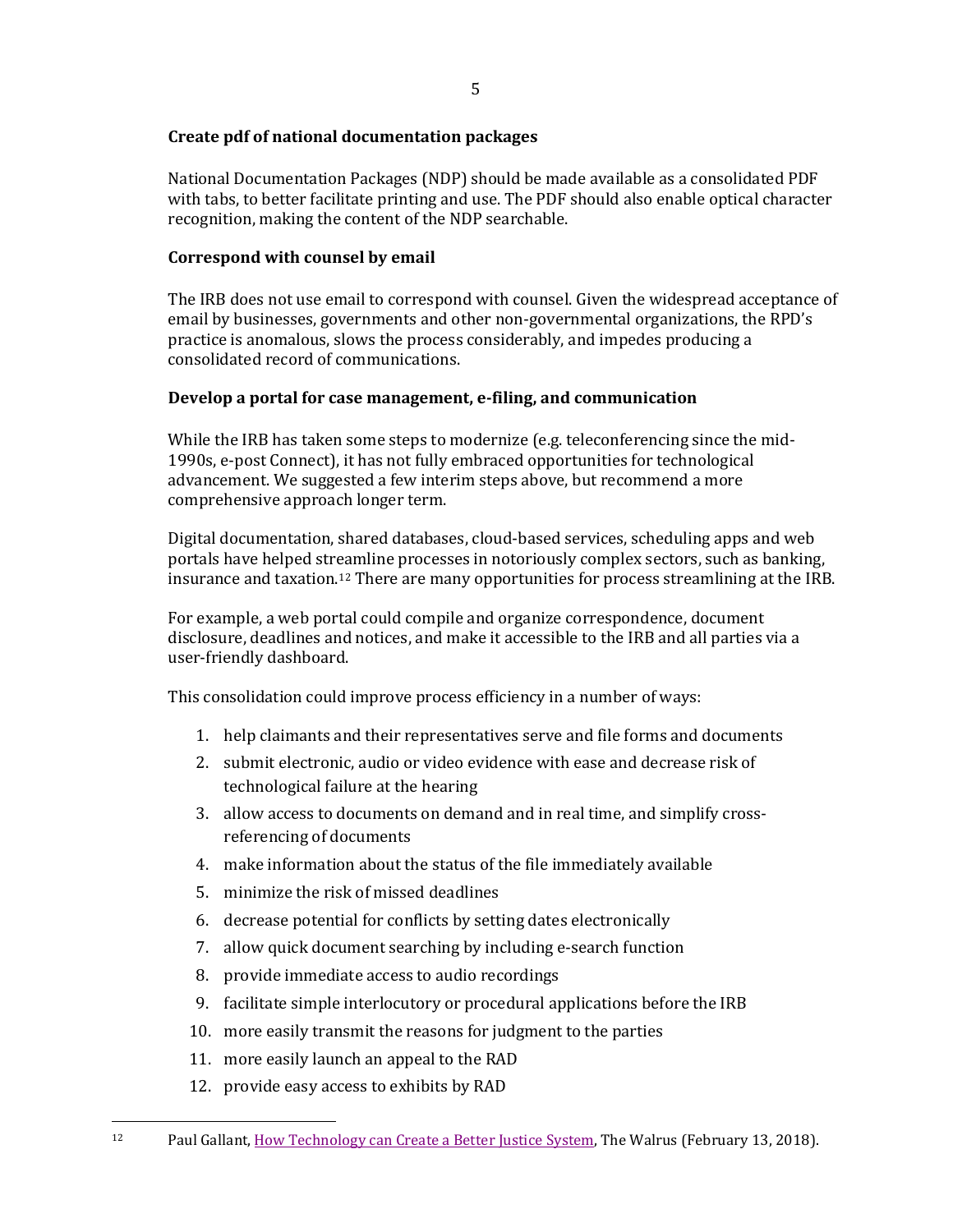As with any significant change, a commitment by all IRB Members to the implementation of technology would be needed, and an iterative approach adopted, to ensure success.

## **Allow witnesses to testify via videoconference**

 $\overline{a}$ 

RPD Rules allow witnesses to testify by teleconference, but not by videoconference. This is an unnecessary limitation, especially in circumstances where the claimant potentially faces a risk to life and liberty, and bears the burden of proof. Video testimony would allow IRB members to assess non-verbal cues and body language in determining credibility.

As the IAD has videoconference capability, extending its use to the RPD should not be costly.

## **Permit claimants to file H&C applications in lieu of or in addition to protection claims**

The RPD and RAD are currently overburdened due to the recent surge in irregular land crossings from the U.S. into Canada, but also with claims that are more accurately based on humanitarian and compassionate grounds (H & C) rather than true refugee protection claims. The Report notes that RPD intake is cu[rr](#page-5-1)ently at double the funded amount[13](#page-5-0) and the RPD and RAD are below target for finalized claims.14

Pursuant to the *Immigration and Refugee Protection Act*, section 25(1.2)(c), refugee claimants who withdraw their claims are largely prohibited by the 12-month bar from submitting a permanent residence application on H & C grounds, no matter how meritorious.[15](#page-5-2) RPD decision-makers have no H & C discretion.

Many refugee claimants do not meet with a lawyer until after initiating a refugee claim so, at the initial stage, many claimants do not understand the elements of an IRPA refugee protection claim (section 96 or section 97 application), or the merits of their claim. Once a lawyer is involved it may become clear that the individual has a weak refugee claim, but strong H & C factors for a permanent residence application.

<span id="page-5-0"></span><sup>13</sup> Report, *supra* 1, p. 18: "The RPD had over 47, 000 referred cases pending at the end of 2017. However, with intake of claimants at almost 50,000 for 2017, it is double the funded 'steady state' capacity."

<span id="page-5-1"></span><sup>14</sup> Report, *supra* 1, p. 19: "In the period prior to this Review, processing output at the IRB Refugee Protection Division fell significantly short of the funded capacity of 22,500 in 2015 and 2016, with finalizations of 16,200 in 2015 and 16,432 in 2016.While hearings for 90% of claimants were supposed to be held within regulated timelines, the IRB was never able to meet this target achieving a high of 65% in 2014 to 2016 and dropping to 59% by 2017."

<span id="page-5-2"></span><sup>15</sup> *Immigration and Refugee Protection Act*, *supra* 5, s. 25 (1.2) The Minister may not examine the request if […] (c) subject to subsection (1.21), less than 12 months have passed since the foreign national's claim for refugee protection was last rejected, determined to be withdrawn after substantive evidence was heard or determined to be abandoned by the Refugee Protection Division or the Refugee Appeal Division.

Exception to paragraph  $(1.2)(c)$ :  $(1.21)$  Paragraph  $(1.2)(c)$  does not apply in respect of a foreign national (a) who, in the case of removal, would be subjected to a risk to their life, caused by the inability of each of their countries of nationality or, if they do not have a country of nationality, their country of former habitual residence, to provide adequate health or medical care; or (b) whose removal would have an adverse effect on the best interests of a child directly affected.